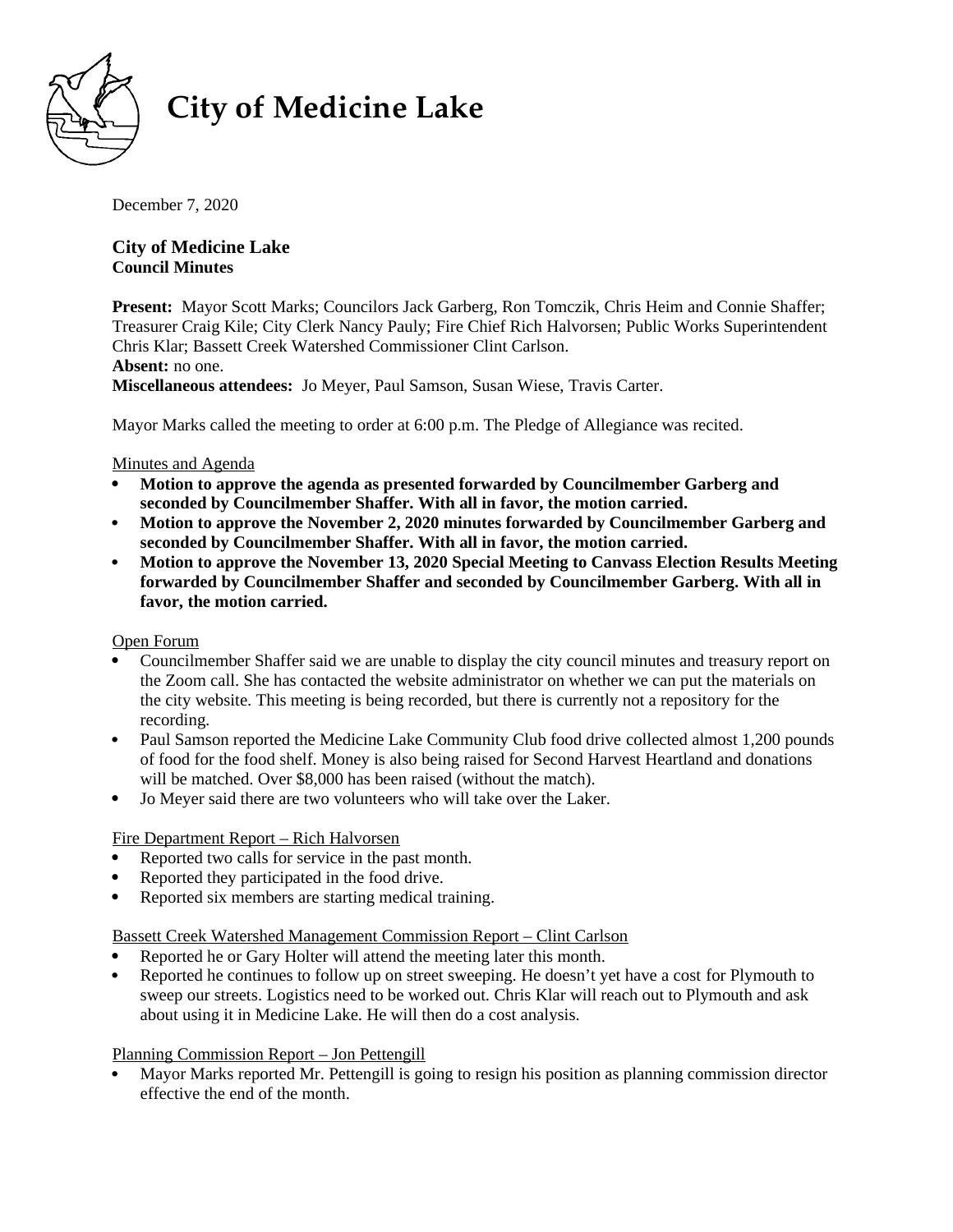Parks Report – Chris Klar

- Reported the park is shut down.
- Reported emerald ash borer trimming has started. He will have an emerald ash borer plan in February and will make it available to homeowners.
- Reported two new large oak trees were planted.

Public Works Superintendent Report – Chris Klar

 Reported one of the pumps in the lift station has issues. He will provide more information at the next meeting.

Treasurer's Report – Craig Kile

- Receipts in reporting period: \$252,891
- Receipts year to date: \$729,853
- Disbursements in reporting period: \$51,446
- Disbursements year to date: \$646,674
- **Motion to approve the summary spending, receipts and cash balances through December 6, 2020 forwarded by Mayor Marks and seconded by Councilmember Shaffer. With all in favor, the motion carried.**
- Mayor Marks said he is not in favor of raising taxes 12% during this year of crisis. Council agreed to not increase property taxes.
- **Motion to approve Resolution 20-15 APPROVING THE TAX LEVY of \$527,907 FOR TAXES PAYABLE IN 2021 forwarded by Councilmember Garberg and seconded by Councilmember Heim. With all in favor, the motion carried.**

Emergency Management

 Mayor Marks reported Tom Melander will be resigning as the Emergency Preparedness Director. Josh Hauble will be the new director.

#### Officer Reports:

Councilmember Garberg

Reported the sheriff's contract needs to be signed.

Councilmember Tomczik

Reported nothing to report.

#### Councilmember Heim

- Reported the SEH project will provide a report of their analysis by end of December. Expect citizen discussion in February.
- Reported there may be additional COVID funding.

#### Councilmember Shaffer

- Reported the \$29,000 in Coronavirus Relief Funds has been distributed.
- Reported she was contacted by Hennepin County Environment and Energy Department. They have demolition grants for re-purposing or reusing materials from demolitions or remodeling. Information will be placed in the Laker.

#### Mayor Marks

 Asked whether non-residents should be included in the Medicine Lake directory, which is paid for by Medicine Lake tax payers. This could include fire department members and residents of South Shore